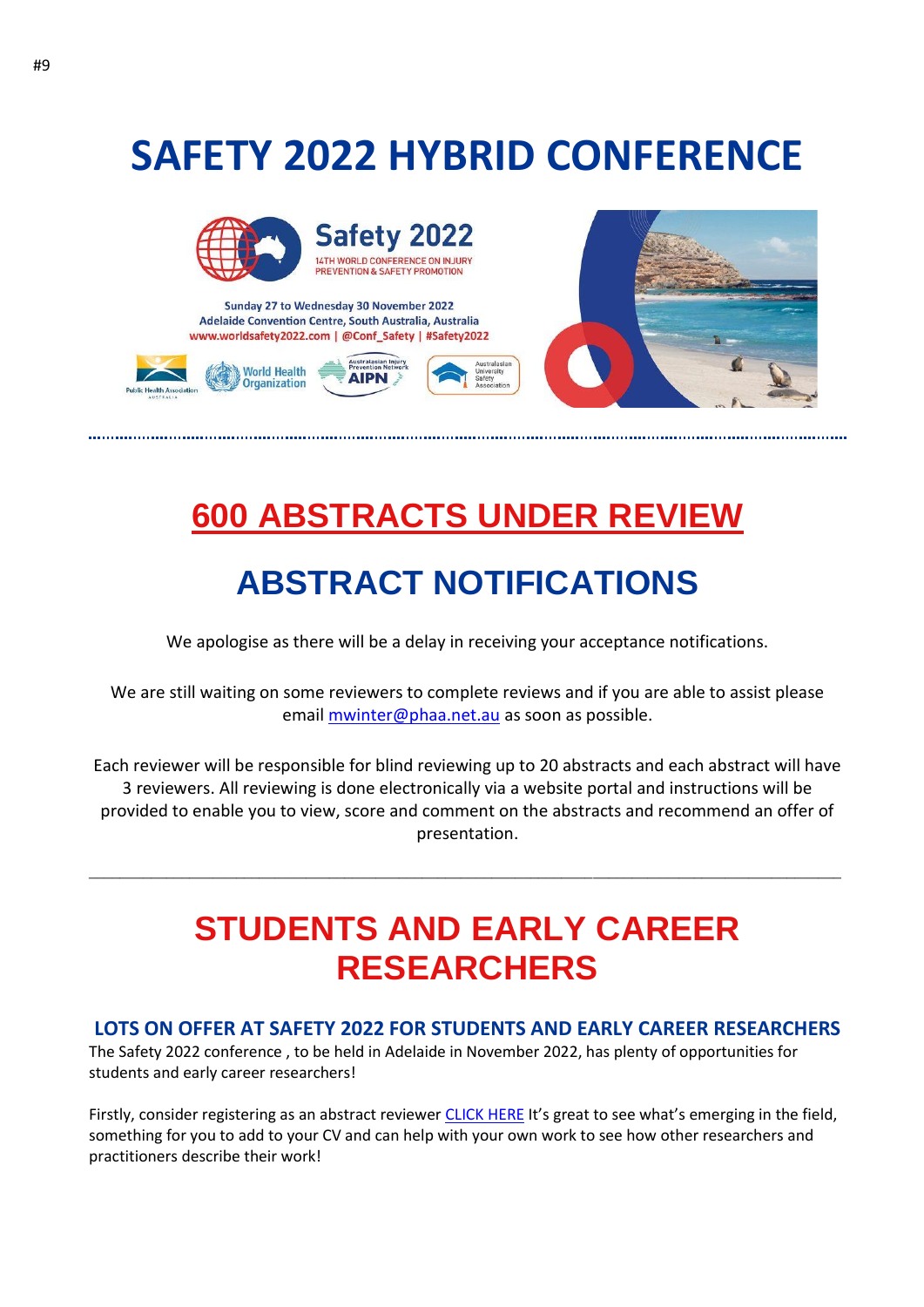For students/ECRs consider submitting your abstracts [CLICK HERE](https://phaa.eventsair.com/safety2022/safety22) – we'll have an award for the best student/ECR abstract and student/ECR dedicated presentation sessions too! Abstract submission closes 20<sup>th</sup> March!

There'll be a range of workshops that will be of interest for students/ECRs including a mental health workshop and workshops around the Global Burden of Disease study data and collaborator network. In addition, we are planning a Meet the Editors session. This will feature several editors of leading injury and safety journals who will provide great advice on how to give your paper the best chance of being accepted, such as what editors are looking for, how important is a cover letter and how to respond to reviewers' comments. We'll be calling for questions from students/ECRs, so if you have a burning question for an editor of a journal or you'd like to suggest an editor, please get in touch!

Full time students and concession card holders can also access a heavily discounted early bird registration of \$695 [CLICK HERE](https://phaa.eventsair.com/safety2022/earlyrego) We hope to see you in Adelaide (or online) in November 2022.

**SAFETY IN DESIGN BREAKFAST SESSION- Tuesday 29 November**

Safety in Design is the integration of control measures during the design phase (of a product or asset) to control hazard exposure throughout the life of the asset or product, from manufacturing through to end of life. Safety should and generally does begin at the design phase. The safety decision made during design about the asset or product are what ultimately impact hazard exposure during the life of the asset or product. To address this issues the Engineered Safety Group in Adelaide was formed in 2013 to discuss and promote the tools, practices and techniques of safe design. During the breakfast session, former and current Chairs of the Engineered Safety Group will provide an insight into Safety in Design – what it means and what it takes in terms of commitment and leadership.

#### What will you take away from this event:

This interactive breakfast session will allow you 'the participant' to:

- Hear from those working in the safety in design area.
- Learn about the tools, practice and techniques that can be used to help with improving safety in design.
- Ask questions from experts in the area.
- Discuss next steps that you can take towards safety in design.

Cost: Free. There are limited number of places available so book in early via your Registration.

Supported by: ESM Consulting and Engineered Safety Group

# **SPOTLIGHT SESSIONS**

**THE WHS RESERVE THE POLICY FALLS** 

**ROAD SAFETY CONSUMING PAREVENTION**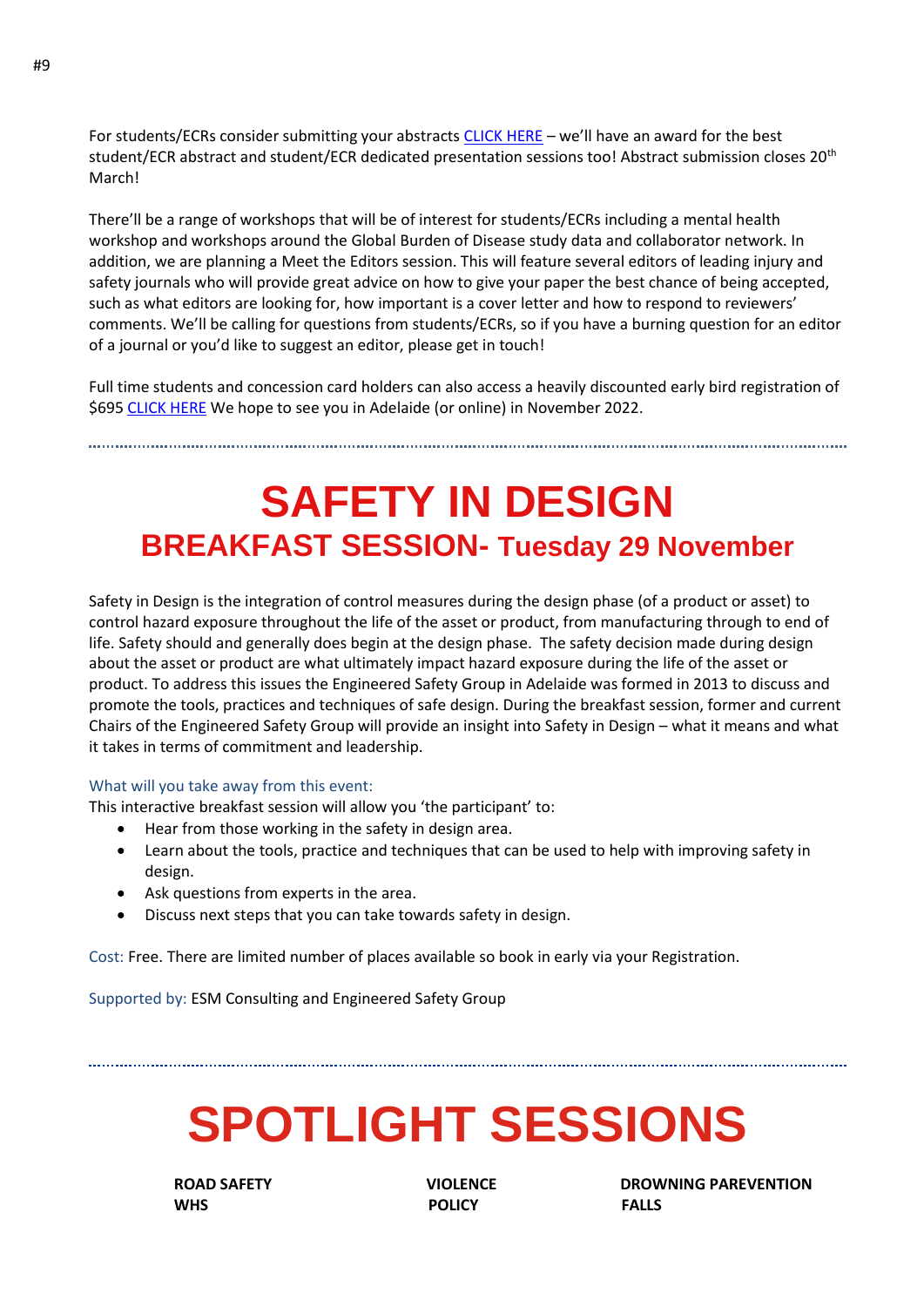#### **SPORT AND RECREATION CHILDREN**

The goal of Spotlight Sessions are to provide a forum for focused and in-depth discussions on specific topics. Spotlight Sessions will address particular themes or consist of exploring work undertaken across international projects. Consisting of 3 to 4 panel speakers followed by a Q&A open floor discussion.

The speakers in a spotlight session work together to craft a 90-minute session which will be of great interest and benefit to the attendees of the conference.

For more information visit [www.worldsafety2022.com/state-of-art-sessions](http://www.worldsafety2022.com/state-of-art-sessions)

# **ROAD SAFETY Vision Zero by 2050 – How will we get there?**

The first Decade of Action failed to reach the fatality reduction targets and in many countries severe injuries are on the increase. The United Nations Global Plan for the 2nd Decade of Action for Road Safety has set the target to halve road deaths and injuries by 2030. A number of countries have also set associated visions for zero road deaths by 2050. With policy targets in place how will we actually get there and make sure no-one dies on the world's roads? Who is accountable and what will it actually take to halve road deaths and injuries by 2030? What needs to happen to reach zero by 2050? How will we get there in LMICs? How will we get there in HICs?

Join our expert panel discussion as we roll up our sleeves and discuss the real road safety interventions and ACTIONS needed to ensure the targets are met? How we can overcome the implementation challenge in each area of safe system impact? How can we transform multimodal transport and land use planning? How can we ensure all new and existing road infrastructure is safe? How can we ensure existing and new vehicles and new forms of mobility are safe? How can we ensure safe road user behaviour? How can we optimise the post-crash response? How can we mobilise the financing, legal frameworks, speed management, capacity development, equity and gender perspectives and new technologies needed to actually reach zero road deaths by 2050?

# **SPORT**

# **Safe environments for sport and recreation: data driven policy and practice**

There has been a rise in data collection in sport and recreation settings — not just for our elite athletes but also the everyday participant. But what happens next? How do we know if the data are 'good' and what do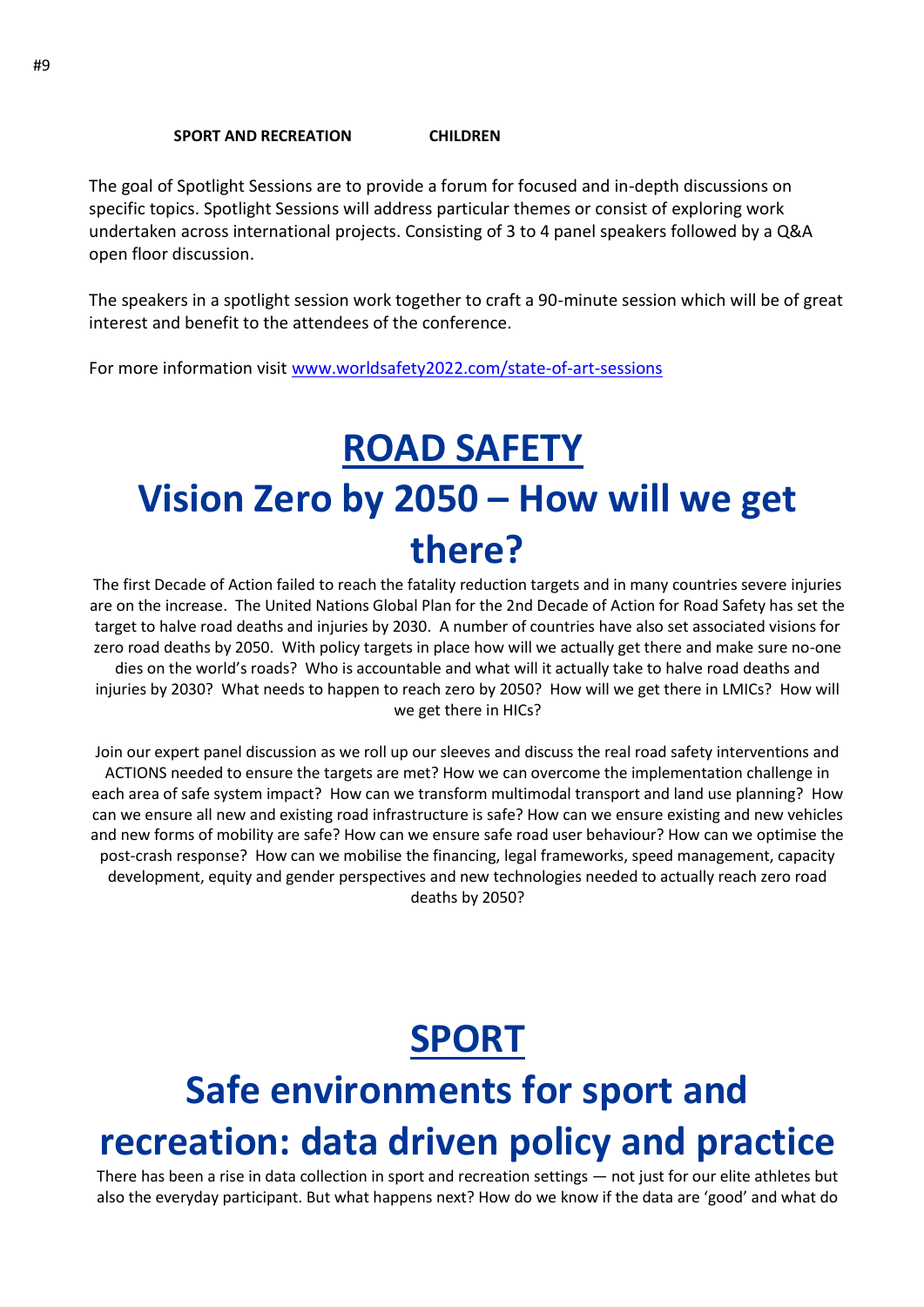we do with the data once it is collected? In this State-of-the-Art session, we will hear from leaders in sport and recreation with expertise on the application of data for decision making. They will share how they have used data to create safe environments for sport and recreation participation.

There is also much to learn from our colleagues in other injury prevention settings. The broader #Safety2022 program offers a relevant array of cross cutting issues for sport and recreation researchers and practitioners to learn from including systems approaches, gender equity, child safety, climate change and product safety.

# **EARLYBIRD REGISTRATION NOW OPEN**

Earlybird Registrations are NOW OPEN for the 14th World Conference on Injury Prevention & Safety Promotion.

Register at the earlybird rate to save and ensure your place to attend.

Earlybird Speakers Registration close 11:59pm AEST, Friday 3 June 2022. Earlybird Registration close at 11:59pm AEST, Friday 24 June 2022.

To view the registration types and prices visit [Safety 2022 website](https://aus01.safelinks.protection.outlook.com/?url=https%3A%2F%2Fwww.worldsafety2022.com%2Fregistration&data=04%7C01%7Crichard.franklin%40jcu.edu.au%7C3ef70b6a0f2c41591bbd08da016e3e54%7C30a8c4e81ecd4f148099f73482a7adc0%7C0%7C0%7C637823871031878004%7CUnknown%7CTWFpbGZsb3d8eyJWIjoiMC4wLjAwMDAiLCJQIjoiV2luMzIiLCJBTiI6Ik1haWwiLCJXVCI6Mn0%3D%7C2000&sdata=sMtGFcyd8agslIXR1Jd0ruEcnPncKaS9owSqq%2F3d%2BNY%3D&reserved=0)

**Safety 2022 - [Registration](https://aus01.safelinks.protection.outlook.com/?url=https%3A%2F%2Fphaa.eventsair.com%2Fsafety2022%2Fearlyrego&data=04%7C01%7Crichard.franklin%40jcu.edu.au%7C3ef70b6a0f2c41591bbd08da016e3e54%7C30a8c4e81ecd4f148099f73482a7adc0%7C0%7C0%7C637823871031878004%7CUnknown%7CTWFpbGZsb3d8eyJWIjoiMC4wLjAwMDAiLCJQIjoiV2luMzIiLCJBTiI6Ik1haWwiLCJXVCI6Mn0%3D%7C2000&sdata=FthpipK3H0FgGXD8ZlriMYZNYy8ZerQIuYjsF4Yehu0%3D&reserved=0) Portal**



# **LMIC SCHOLARSHIPS APPLICATIONS CLOSED!**

14th World Conference on Injury Prevention and Safety Promotion 2022, supported by the World Health Organization, is offering a limited number of partial registration scholarships to support participants of Lower Middle Income Countries (LMIC), and First Nations People to attend the 14th World Conference on Injury Prevention and Safety Promotion 2022.

Please contact Mandy [mwinter@phha.net.au](mailto:mwinter@phha.net.au) if you have any questions.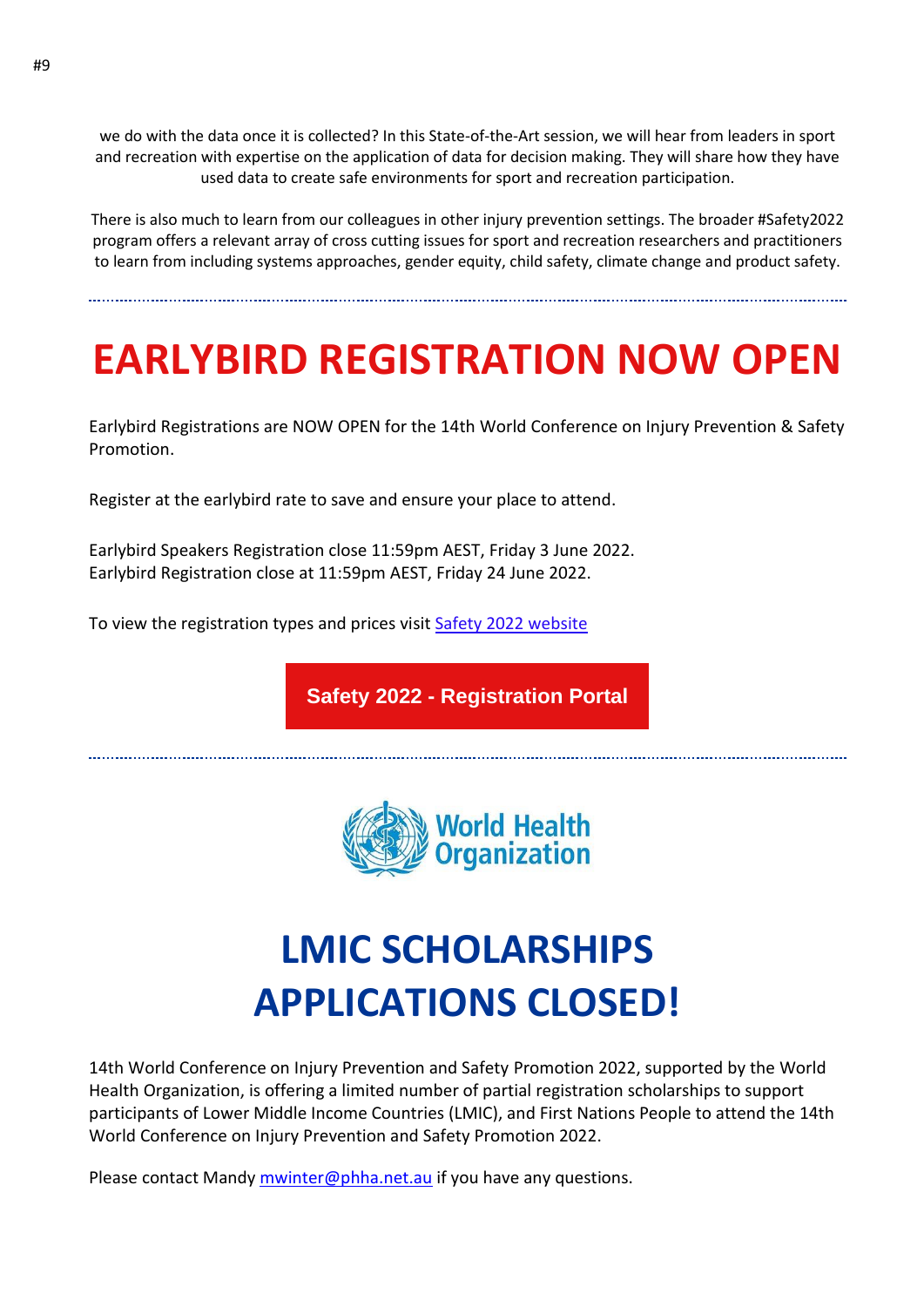# **AUSTRALASIAN INJURY PREVENTION NETWORK**



The Australasian Injury Prevention Network (AIPN) is the peak body in Australia and New Zealand advocating for injury prevention and safety promotion. The AIPN represents injury researchers, policy makers and practitioners across Australia and New Zealand.

Through conferences, publications, events, advocacy activities and research, the Network benefits from its high profile, influential membership base of leading injury prevention researchers, and those working to reduce the incidence of injury and harm across Australia and New Zealand.

Lauren Pearson, Communications Officer **E:** [communications@aipn.com.au](mailto:communications@aipn.com.au) **W:** [www.aipn.com.au](http://www.aipn.com.au/)

#### **INJURY PREVENTION JOURNAL**



**Injury Prevention Journal - Conference Supporter and Official Journal of Safety 2022** 

The top ranked abstracts confirmed to present at Safety 2022 will be published in a supplement edition of the Injury Prevention Journal.

**Injury Prevention** BMI



Keep up to date with the latest advances in injury prevention Learn more today >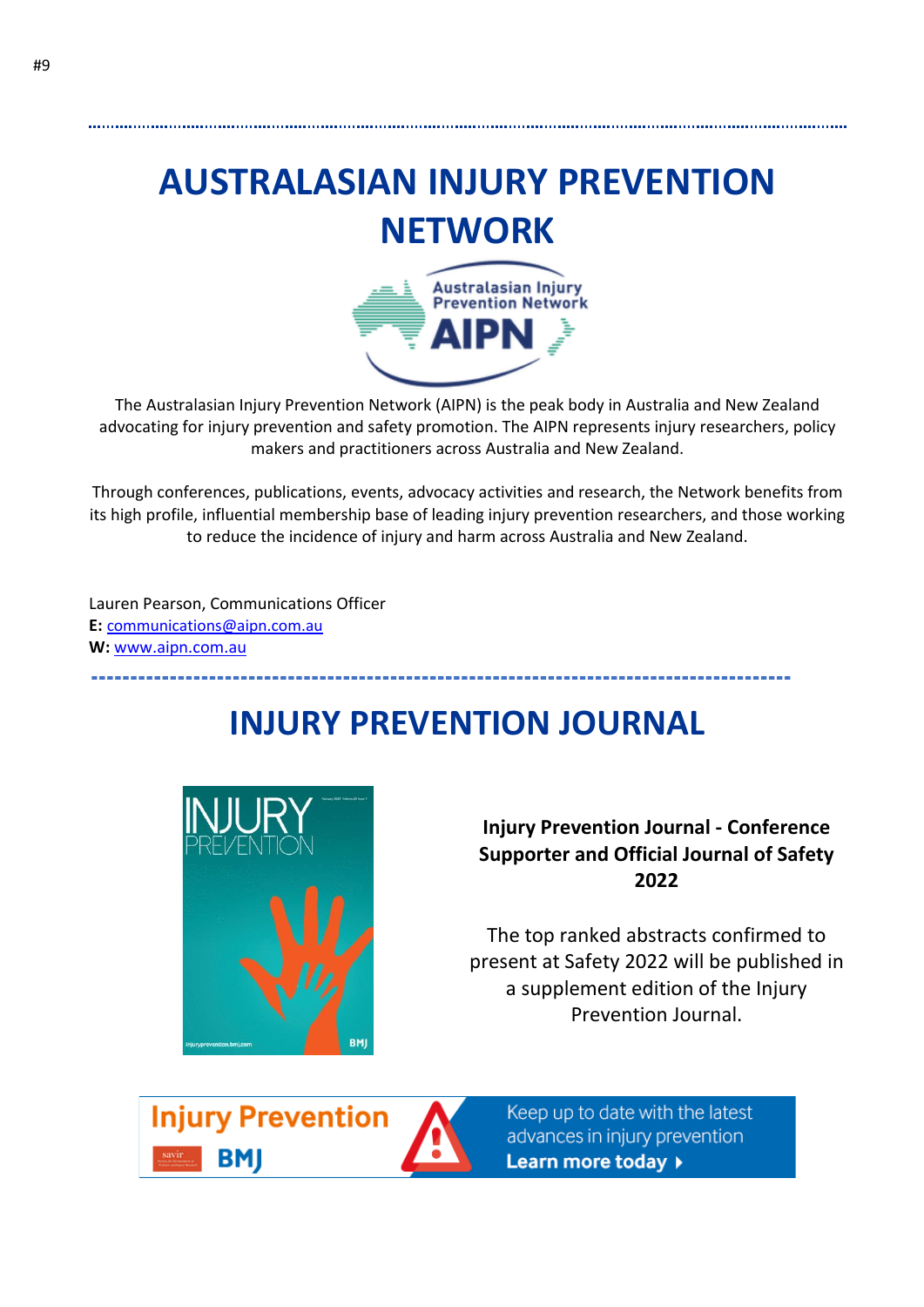### **8 TH INTERNATIONAL SAFETY MEDIA AWARDS**

\_\_\_\_\_\_\_\_\_\_\_\_\_\_\_\_\_\_\_\_\_\_\_\_\_\_\_\_\_\_\_\_\_\_\_\_\_\_\_\_\_\_\_\_\_\_\_\_\_\_\_\_\_\_\_\_\_\_\_\_\_\_\_\_\_\_\_\_\_\_\_\_\_\_\_\_\_\_\_\_\_



The International Safety Media Awards have been a part of the World Health Organization's SAFETY Conferences since 2006 in Durban, South Africa. The Awards provide a platform to recognize powerful and effective safety promotion and injury prevention media initiatives. The ISMAs also provide an opportunity to strengthen worldwide multi-sectorial partnerships and share state-of-the-art learnings. At the last conference over 600 pieces of media were received from every continent except Antarctica.

Any questions please email Marcia Howell [marcia.howell@safealaskans.org](mailto:marcia.howell@safealaskans.org) or Barbara Minuzzo [Barbara.Minuzzo11@gmail.com](mailto:barbara.minuzzo11@gmail.com) For more information please visit: [www.isma-awards.org](https://aus01.safelinks.protection.outlook.com/?url=http%3A%2F%2Fisma-awards.org%2F&data=04%7C01%7Crichard.franklin%40jcu.edu.au%7C3ef70b6a0f2c41591bbd08da016e3e54%7C30a8c4e81ecd4f148099f73482a7adc0%7C0%7C0%7C637823871031878004%7CUnknown%7CTWFpbGZsb3d8eyJWIjoiMC4wLjAwMDAiLCJQIjoiV2luMzIiLCJBTiI6Ik1haWwiLCJXVCI6Mn0%3D%7C2000&sdata=nfq7Ix2Coof4WkH1zUyv%2Fj5f6njbgx%2FoaF4yU36h2Tg%3D&reserved=0)

#### **DESTINATION ADELAIDE**

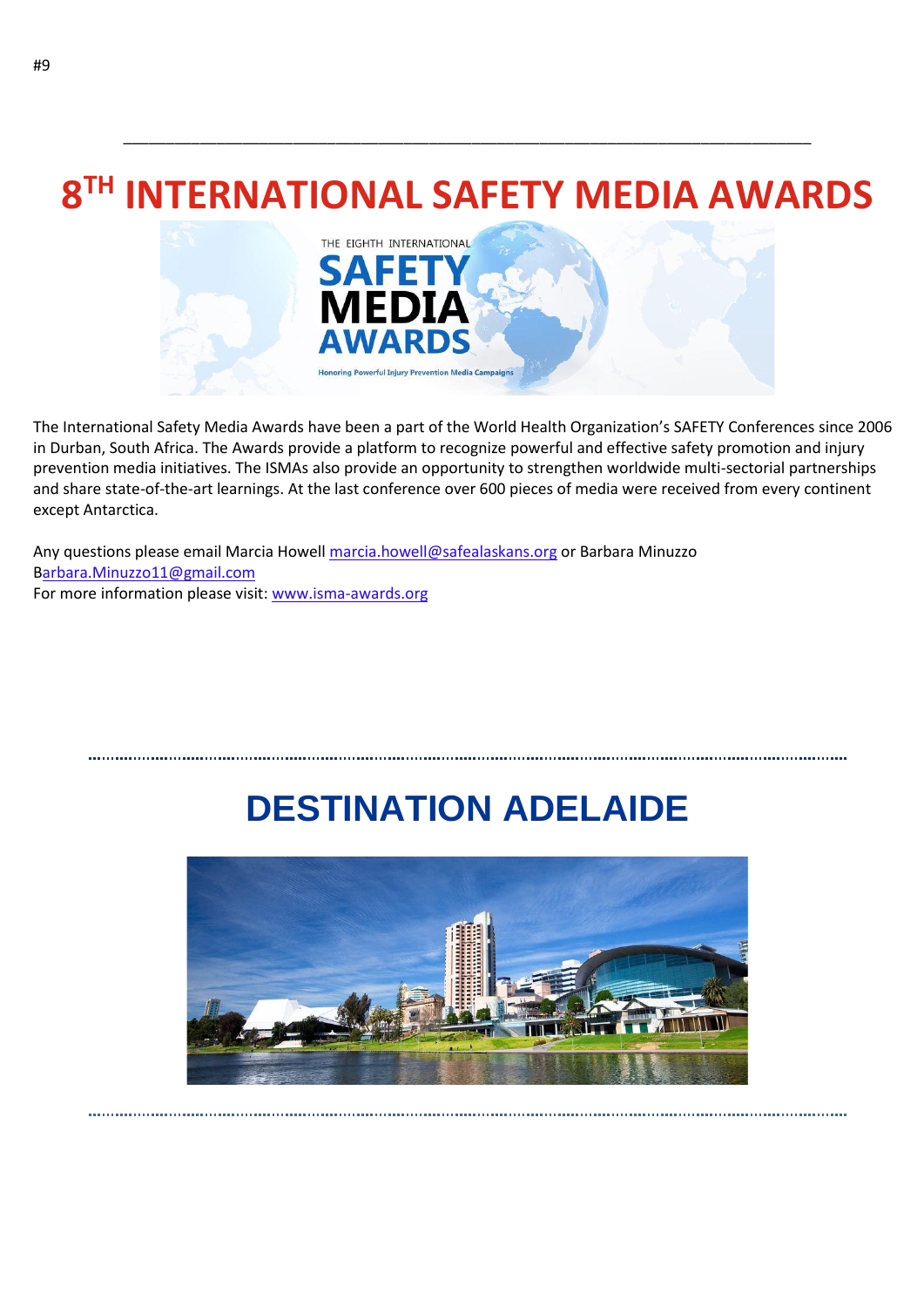#### **Visit Adelaide**

Adelaide is a vibrant and colourful incentive destination providing a break from the norm for delegates. Safety 2022 in Adelaide offers a destination where delegates will enjoy enriching and genuinely 'Australian' experiences, with an array of stunning scenery and wildlife just a short distance from the city.



**[ADELAIDE](https://aus01.safelinks.protection.outlook.com/?url=https%3A%2F%2Fsouthaustralia.com%2Fdestinations%2Fadelaide&data=04%7C01%7Crichard.franklin%40jcu.edu.au%7C3ef70b6a0f2c41591bbd08da016e3e54%7C30a8c4e81ecd4f148099f73482a7adc0%7C0%7C0%7C637823871032034230%7CUnknown%7CTWFpbGZsb3d8eyJWIjoiMC4wLjAwMDAiLCJQIjoiV2luMzIiLCJBTiI6Ik1haWwiLCJXVCI6Mn0%3D%7C2000&sdata=Wq2q77HHuD0zhJL54N5RgctYmLYNyoiF2n16hMyEo1Y%3D&reserved=0)**

#### **AUSTRALASIAN UNIVERSITY SAFETY ASSOCIATION**

The Australasian University Safety Association (AUSA) is the professional safety association for the Higher Education and Research Sector in Australia, New Zealand and Asia. AUSA represents the needs of its members through publications, advice, government representation, networking, professional development and recognition.

AUSA is committed to ensuring a common approach to safety across the sector. We work closely with our counterparts in the UK and the USA to maintain consistency of campus and research safety around the world.

Scott Burnell, President Australasian University Safety Association **E:** [ausa.admin@gmail.com](mailto:ausa.admin@gmail.com) **W:** [www.ausa.org.au](http://www.ausa.org.au/)

#### **SAFETY 2022 SUPPORTERS**

**\_\_\_\_\_\_\_\_\_\_\_\_\_\_\_\_\_\_\_\_\_\_\_\_\_\_\_\_\_\_\_\_\_\_\_\_\_\_\_\_\_\_\_\_\_\_\_\_\_\_\_\_\_\_\_\_\_\_\_\_\_\_\_\_\_\_\_\_\_\_\_\_\_\_\_\_\_\_\_\_\_\_\_\_\_\_\_\_**